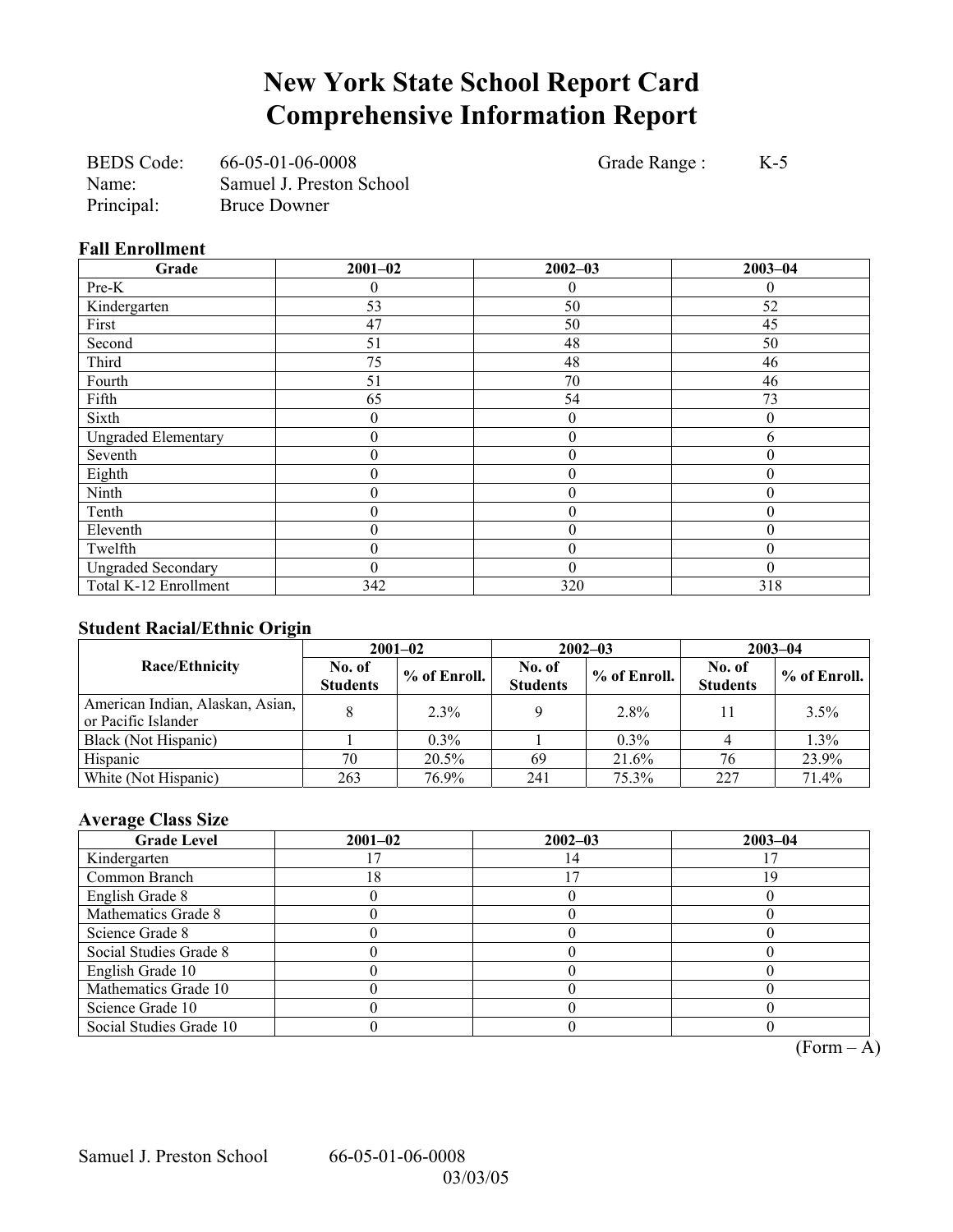### **District Need to Resource Capacity Category**

| <b>N/RC Category</b> | <b>Description</b>                                                                             |
|----------------------|------------------------------------------------------------------------------------------------|
|                      | This is a school district with low student needs in relation to district<br>resource capacity. |

#### **Similar School Group and Description**

| <b>Similar School Group</b> | <b>Description</b>                                                                                                                                                                                                                                                        |
|-----------------------------|---------------------------------------------------------------------------------------------------------------------------------------------------------------------------------------------------------------------------------------------------------------------------|
| 18                          | All schools in this group are elementary level schools in school<br>districts with low student needs in relation to district resource<br>capacity. The schools in this group are in the higher range of<br>student needs for elementary level schools in these districts. |

All schools within the same N/RC category are divided into three similar school groups defined by the percentage of students in the school who are eligible for the free-lunch program and/or who are limited English proficient (also known as English language learners).

#### **Student Demographics Used To Determine Similar Schools Group**

|                                   | $2001 - 02$ |         |        | $2002 - 03$ |       | $2003 - 04$ |  |
|-----------------------------------|-------------|---------|--------|-------------|-------|-------------|--|
|                                   | Count       | Percent | Count. | Percent     | Count | Percent     |  |
| <b>Limited English Proficient</b> | 33          | $9.7\%$ |        | $10.9\%$    |       | 9.8%        |  |
| <b>Eligible for Free Lunch</b>    | 23          | $6.7\%$ | 20     | 6.3%        | 18    | 5.7%        |  |

#### **Attendance and Suspension**

|                               | $2000 - 01$      |         |                 | $2001 - 02$ | $2002 - 03$     |         |
|-------------------------------|------------------|---------|-----------------|-------------|-----------------|---------|
|                               | $%$ of<br>No. of |         | No. of          | $%$ of      | No. of          | $%$ of  |
|                               | <b>Students</b>  | Enroll. | <b>Students</b> | Enroll.     | <b>Students</b> | Enroll. |
| <b>Annual Attendance Rate</b> |                  | 95.1%   |                 | 95.6%       |                 | 96.8%   |
| <b>Student Suspensions</b>    |                  | $0.0\%$ |                 | $0.0\%$     |                 | $0.0\%$ |

#### **Student Socioeconomic and Stability Indicators (Percent of Enrollment)**

|                          | $2001 - 02$ | $2002 - 03$ | $2003 - 04$ |
|--------------------------|-------------|-------------|-------------|
| <b>Reduced Lunch</b>     | $6.7\%$     | 6.9%        | 5.7%        |
| <b>Public Assistance</b> | $1-10\%$    | $1-20%$     | $11-20%$    |
| <b>Student Stability</b> | 98%         | 100%        | 96%         |

#### **Staff Counts**

| <b>Staff</b>                          | $2003 - 04$ |
|---------------------------------------|-------------|
| <b>Total Teachers</b>                 |             |
| <b>Total Other Professional Staff</b> |             |
| <b>Total Paraprofessionals</b>        | NА          |
| Teaching Out of Certification*        |             |

\*Teaching out of certification more than on an incidental basis.

 $(Form - B)$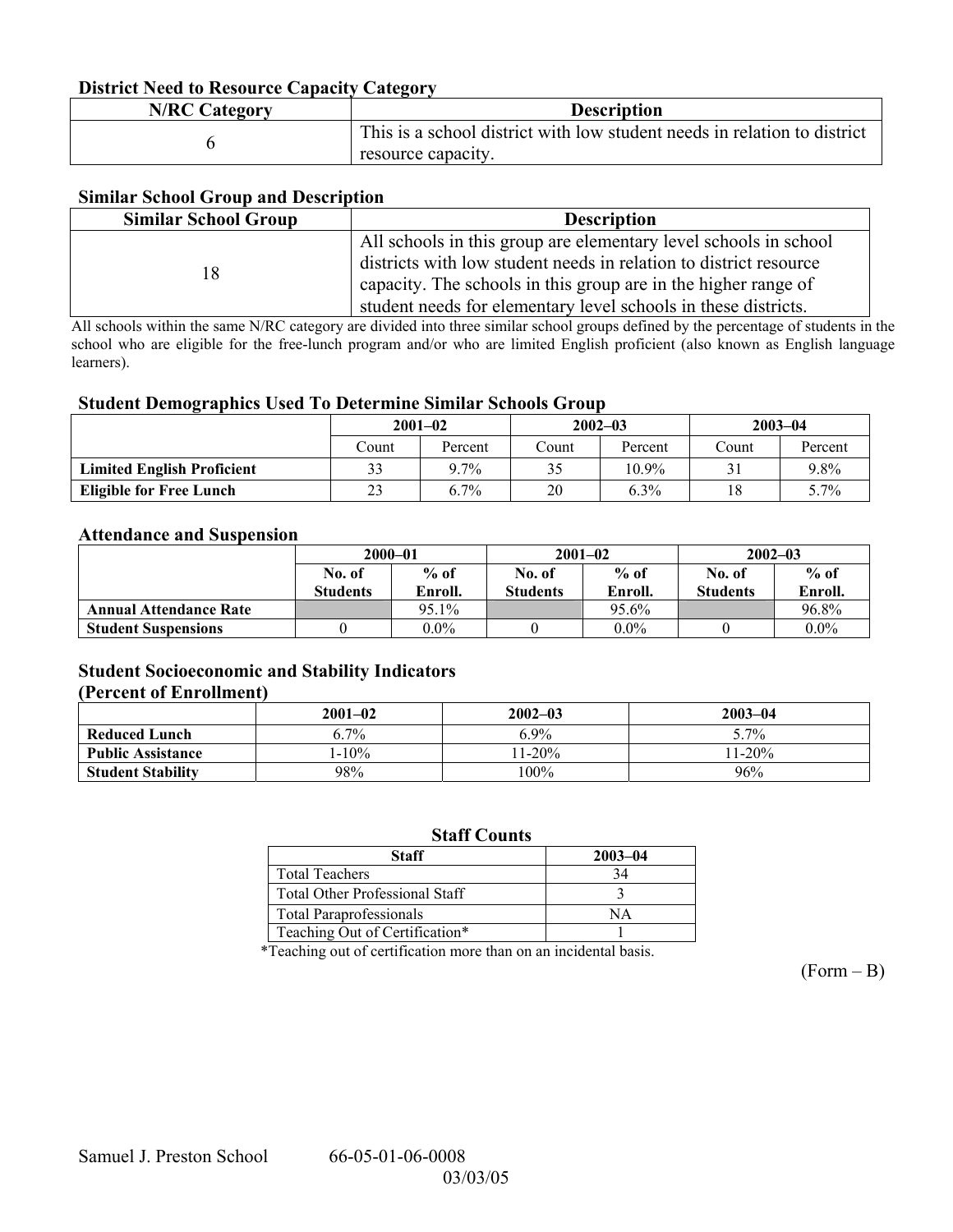# **Regents Examinations**

|                                                                     | . .         | <b>All Students</b> |             | <b>Students with Disabilities</b> |             |             |  |  |
|---------------------------------------------------------------------|-------------|---------------------|-------------|-----------------------------------|-------------|-------------|--|--|
|                                                                     | $2001 - 02$ | $2002 - 03$         | $2003 - 04$ | $2001 - 02$                       | $2002 - 03$ | $2003 - 04$ |  |  |
| Sequential Mathematics, Course III (last administered January 2004) |             |                     |             |                                   |             |             |  |  |
| Number Tested                                                       |             |                     |             |                                   |             |             |  |  |
| Number Scoring 55–100                                               |             |                     |             |                                   |             |             |  |  |
| Number Scoring 65-100                                               |             |                     |             |                                   |             |             |  |  |
| Number Scoring 85-100                                               |             |                     |             |                                   |             |             |  |  |
| Percentage of Tested Scoring 55-100                                 | $0\%$       | $0\%$               | $0\%$       | $0\%$                             | $0\%$       | 0%          |  |  |
| Percentage of Tested Scoring 65-100                                 | $0\%$       | $0\%$               | $0\%$       | $0\%$                             | $0\%$       | $0\%$       |  |  |
| Percentage of Tested Scoring 85–100                                 | $0\%$       | $0\%$               | $0\%$       | $0\%$                             | $0\%$       | $0\%$       |  |  |

# **Introduction to Occupations Examination**

|                                   | $2001 - 02$                                     |                                                     |                                                                                           | $2002 - 03$ | $2003 - 04$       |           |
|-----------------------------------|-------------------------------------------------|-----------------------------------------------------|-------------------------------------------------------------------------------------------|-------------|-------------------|-----------|
|                                   | <b>No. Tested</b>                               | % Passing                                           | <b>No. Tested</b>                                                                         | % Passing   | <b>No. Tested</b> | % Passing |
| General-Education Students        |                                                 | 0%                                                  |                                                                                           | $0\%$       |                   | $0\%$     |
| <b>Students with Disabilities</b> |                                                 | 0%                                                  |                                                                                           | $0\%$       |                   | 0%        |
| $\mathbf{1}$ $\mathbf{0}$<br>11.7 | $\cdot$ , $\cdot$ , $\cdot$ , $\cdot$ , $\cdot$ | $\cdots$<br>$\mathbf{11}$ $\mathbf{1}$ $\mathbf{1}$ | $\mathbf{1}^{\star}$ , $\mathbf{1}^{\star}$ , $\mathbf{1}^{\star}$ , $\mathbf{1}^{\star}$ | 0.0102      |                   |           |

District reports contain data for all students with disabilities enrolled in the district for the 2001–02 school year.

## **Elementary-Level Social Studies**

|                 |                                   | <b>Number</b><br><b>Tested</b> | % at Level 1 |    | $\%$ at Level 2 $\%$ at Level 3 | $\%$ at Level 4 |
|-----------------|-----------------------------------|--------------------------------|--------------|----|---------------------------------|-----------------|
|                 | <b>General-Education Students</b> | 65                             |              |    |                                 |                 |
| <b>Nov 2003</b> | <b>Students with Disabilities</b> |                                |              |    |                                 |                 |
|                 | All Students                      | 69                             | 7%           | 3% | 45%                             | 45%             |

# **Middle-Level Social Studies**

|                  |                                   | <b>Number</b><br><b>Tested</b> | $\%$ at Level 1 |       | $\%$ at Level 2 $\%$ at Level 3 | $%$ at Level 4 |
|------------------|-----------------------------------|--------------------------------|-----------------|-------|---------------------------------|----------------|
| <b>June 2004</b> | <b>General-Education Students</b> |                                | $0\%$           | 0%    | $0\%$                           | $0\%$          |
|                  | <b>Students with Disabilities</b> |                                | 0%              | $0\%$ | $0\%$                           | $0\%$          |
|                  | All Students                      |                                | 0%              | $0\%$ | $0\%$                           | $0\%$          |